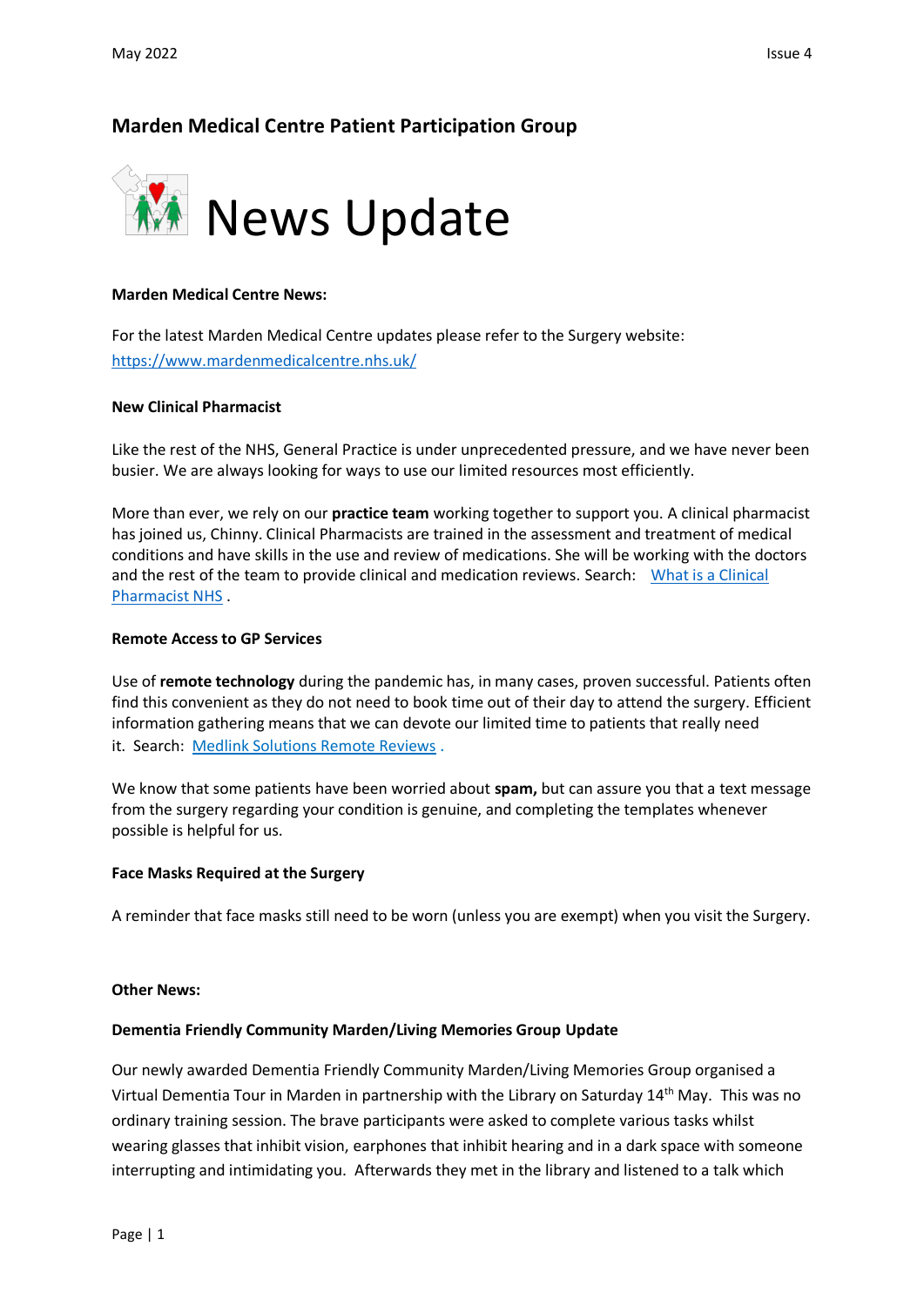expanded on this experience with some interesting information about dementia. 32 people from across the village completed this tour, thereby helping to raise awareness of the condition that so many are now living with.

We have been asked if we will book it again, but this is not yet on our agenda. If anyone is interested in doing it, please look at the [www.training2care.com](https://www.training2care.com/) website for further information.

Many thanks to all those who took part and thank you to the Marden community for helping us to raise the funds to finance it. At the Marden Platinum Jubilee event on 4th June, we will be organising lots of fun activities for all ages around connecting with and understanding our loved ones with dementia. Please do come and join us.

# **Autumn 2022 Covid-19 Booster Campaign Interim Guidance**

The Joint Committee on Vaccination & Immunisation (JCVI) has given interim advice that an autumn booster of the [COVID19](https://www.facebook.com/hashtag/covid19?__eep__=6&__cft__%5b0%5d=AZVZldYcCeWDFavVYeQvA3Q8Ap4McPcXJAu5sFsB2RsQD-noY_CG8mc5GsITwtE0jCLUazf-YksdYTaik-8qWbSD21ZkOEns7nhiTU0HeWQ8rYC1uSxij2Mh3ShCY_EwaJM&__tn__=*NK-R) vaccine should be offered to people who are:

- aged 65 & over
- care home staff & residents
- frontline health & social care workers
- aged 16-64 in a clinical risk group

The Department of Health and Social Care will consider their final recommendations later this year and have asked NHS England and NHS [Improvement](https://www.facebook.com/NHSEngland?__cft__%5b0%5d=AZVZldYcCeWDFavVYeQvA3Q8Ap4McPcXJAu5sFsB2RsQD-noY_CG8mc5GsITwtE0jCLUazf-YksdYTaik-8qWbSD21ZkOEns7nhiTU0HeWQ8rYC1uSxij2Mh3ShCY_EwaJM&__tn__=-%5dK-R) to prepare for this programme. More: [https://www.gov.uk/.../jcvi-provides-interim-advice-on-an...](https://www.gov.uk/government/news/jcvi-provides-interim-advice-on-an-autumn-covid-19-booster-programme?fbclid=IwAR0GAG_EVEHVZdK6M6tDQlDus8Ctrav0miEOrUfyqndejiJUiR7GFe6-fuo)

# **Marden Platinum Jubilee Event 4th June 2022, Southons Field**

The PPG along with other village groups will be attending the Platinum Jubilee event at Southons Field from 2:00pm till 7:00pm. Please come and join us.

# **British Red Cross Mobility Aids Service - Maidstone**

The British Red Cross Mobility Aids Service offers the following to Maidstone residents:

- short-term weekly hire of wheelchairs and toileting aids in Maidstone and surrounding areas
- Assistance Programme available to cover hire costs for service users receiving endof-life palliative care or with genuine financial need (Assistance Programme referrals – call: **0300 004 0374**)
- pick up in store or delivery service available
- book over the phone (01622 758643 / 0300 456 1914) or online <https://www.redcross.org.uk/get-help/hire-a-wheelchair>
- second-hand items often available for purchase in store
- open Monday Saturday (opening hours vary, please see website)